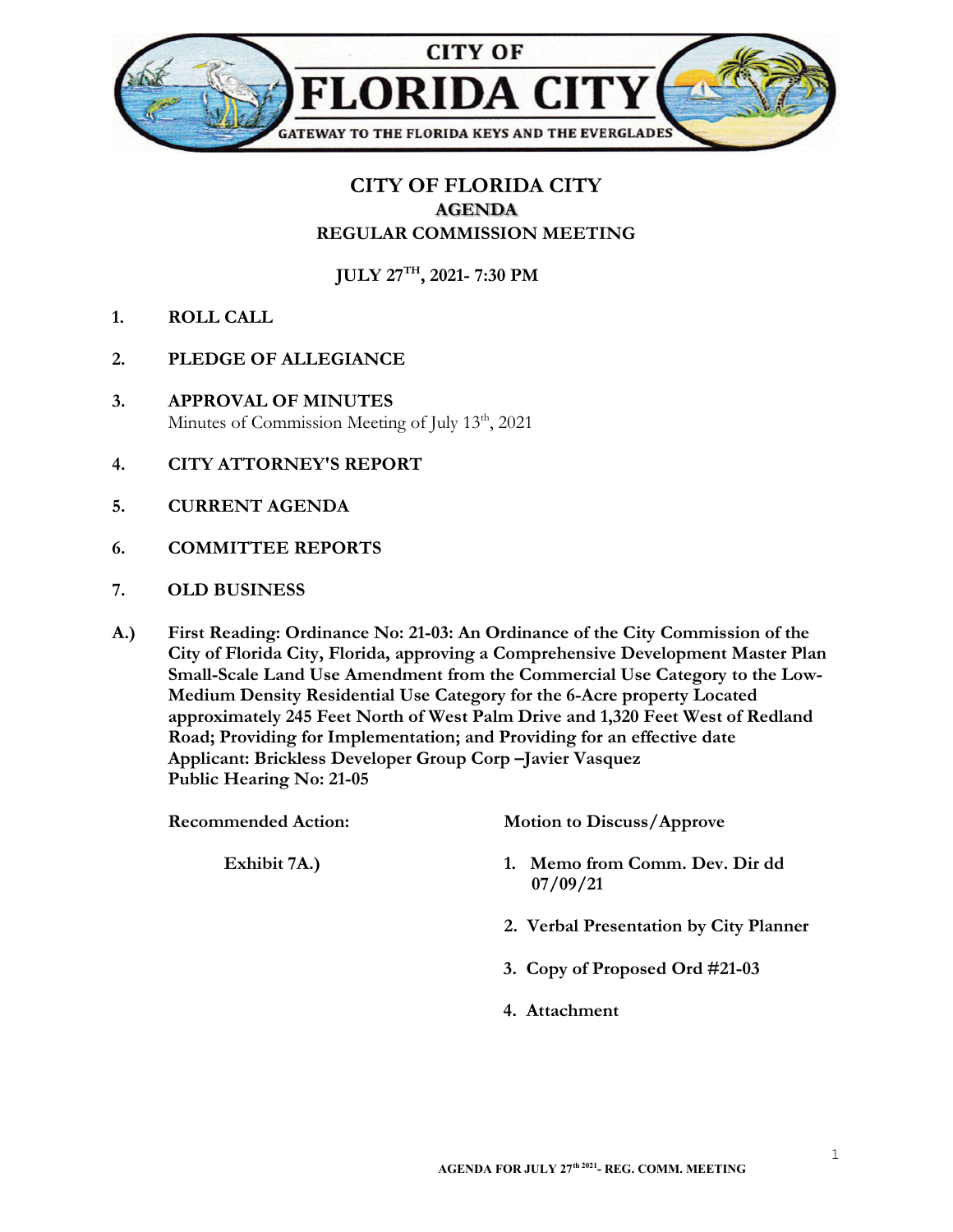B.) First Reading: Ordinance No: 21-04: An Ordinance of the City Commission of the City of Florida City, Florida, approving a Zoning District Boundary Change from the RM-15 Residential Multi-Family District (City) and EU-M District (County) to the Planned Unit Development District (City) for the 95-Acre property located North of West Palm Drive Between Redland Road and Tower Road; providing for Implementation; and Providing for an effective date – Applicant: Brickless Developer Group Corp- Javier Vasquez – Public Hearing No: 21-06

| <b>Recommended Action:</b> | <b>Motion to Discuss/Approve</b>        |
|----------------------------|-----------------------------------------|
| Exhibit 7B.)               | Memo from Comm. Dev. Dir dd<br>07/09/21 |
|                            | 2. Verbal Presentation by City Planner  |
|                            | 3. Copy of Proposed Ord #21-04          |
|                            | 4. Attachment                           |

C.) Second & Final Reading: Ordinance No: 21-05: An Ordinance of the City Commission of the City of Florida City, Florida, approving a Zoning District Boundary Change from the RS-3 Residential Single Family District to the RD-1 Residential Duplex District for the 0.33 Acre property located at 951 NW 12<sup>th</sup> Street; providing for Implementation; and providing for an effective date – Applicant: Florida City Affordable Housing Dev. Corp- Public Hearing No: 21-03

Recommended Action: Motion to Discuss/Approve

- Exhibit 7C.) 1. Memo from Comm. Dev. Dir dd 07/09/21
	- 2. Verbal Presentation by City Planner
	- 3. Copy of Proposed Ord #21-05
	- 4. Attachment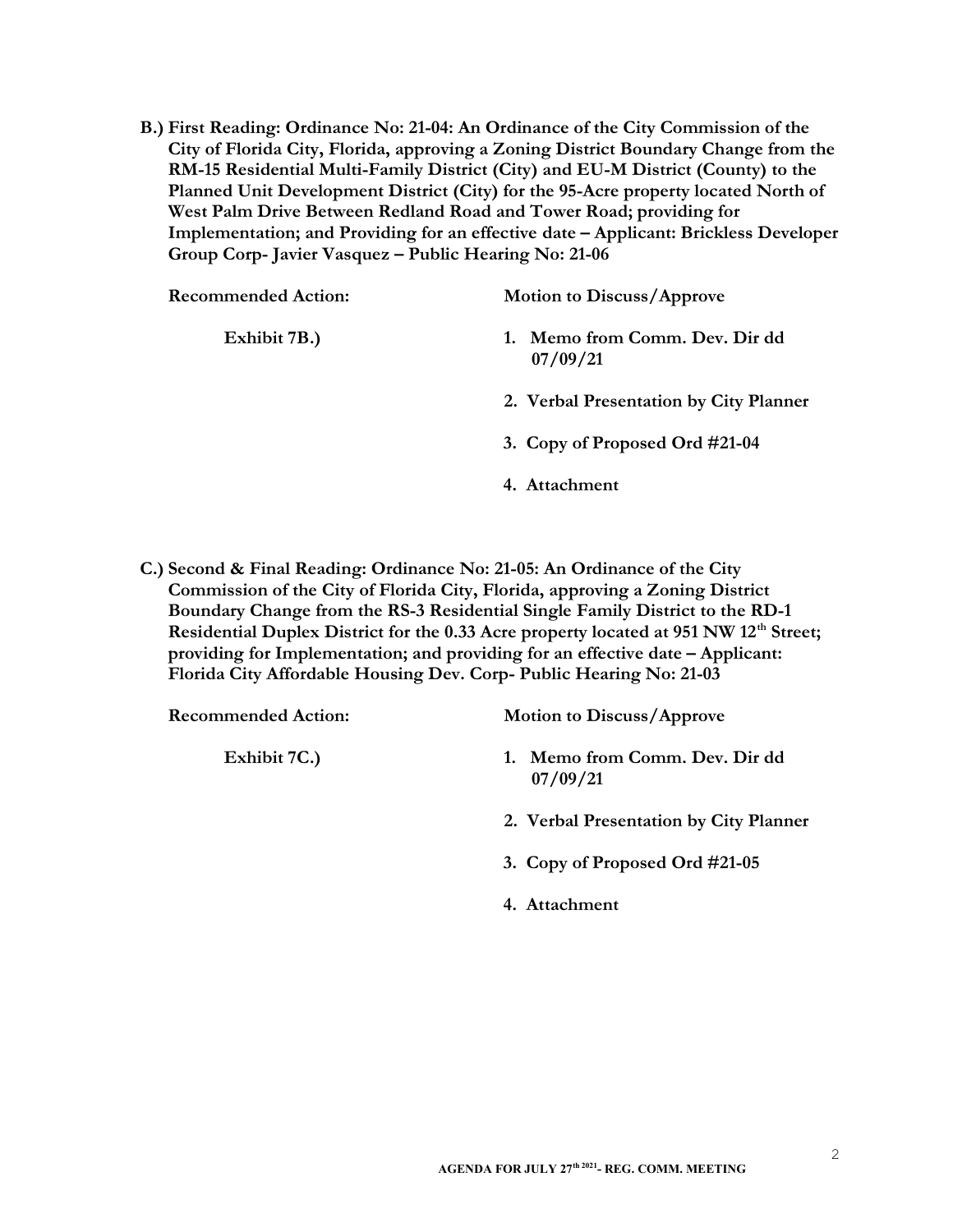D.)Second & Final Reading: Ordinance No: 21-06: An Ordinance of the City Commission of the City of Florida City, Florida, approving a Zoning District Boundary Change from the RS-3 residential Single Family District to the RD-1 Residential Duplex District for the 0.33-Acre property located at 971 NW 12<sup>th</sup> Street, Providing for Implementation and Providing for an effective date- Applicant: Florida City Affordable Housing Dev. Corp- Public Hearing No: 21-04

| <b>Recommended Action:</b> | <b>Motion to Discuss/Approve</b>        |
|----------------------------|-----------------------------------------|
| Exhibit 7D.)               | Memo from Comm. Dev. Dir dd<br>07/09/21 |
|                            | 2. Verbal Presentation by City Planner  |
|                            | 3. Copy of Proposed Ord #21-06          |
|                            | 4. Attachment                           |

E.) Second & Final Reading: Ordinance No: 21-07: An Ordinance of the City Commission of the City of Florida City, Florida, approving a Comprehensive Development Master Plan Small-Scale Land Use Amendment from the Commercial Use Category to the Medium Density Residential Use Category and a Zoning District Boundary Change from the C-1 Neighborhood Commercial District to the RM-15 Residential Multi-Family District for the 0.17- Acre property located at 246 SW 1<sup>st</sup> Street; providing for Implementation; and Providing for an effective date-Applicant: USAG Investment, LLC – Public Hearing No: 21-02

| <b>Recommended Action:</b> | <b>Motion to Discuss/Approve</b>              |
|----------------------------|-----------------------------------------------|
| Exhibit 7E.)               | Memo from Comm. Dev. Dir dd<br>1.<br>07/09/21 |
|                            | 2. Verbal Presentation by City Planner        |
|                            | 3. Copy of Proposed Ord #21-07                |
|                            | 4. Attachment                                 |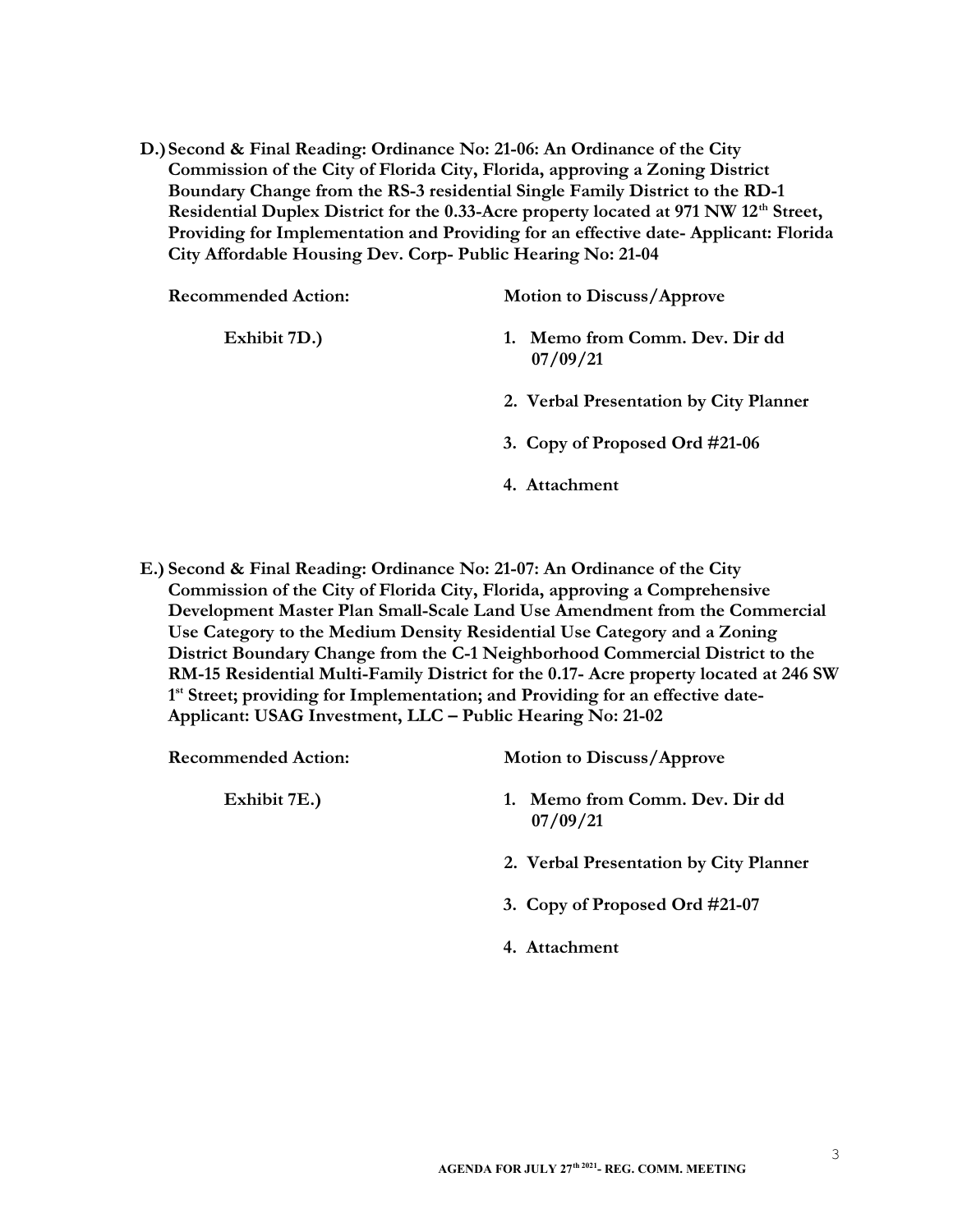| F.)                                                                           | <b>Charter Review Committee Appointments</b> |                                            |
|-------------------------------------------------------------------------------|----------------------------------------------|--------------------------------------------|
|                                                                               | <b>Recommended Action:</b>                   | <b>Motion to Discuss/Approve</b>           |
|                                                                               | Exhibit 7F.)                                 | 1. Memo from City Atty dd 07/06/21         |
|                                                                               |                                              | 2. Verbal Presentation by City Attorney    |
|                                                                               |                                              |                                            |
| Code Enforcement Board Member Resignation: Request for Appointment (s)<br>G.) |                                              |                                            |
|                                                                               | <b>Recommended Action:</b>                   | <b>Motion to Discuss/Approve</b>           |
|                                                                               |                                              |                                            |
|                                                                               | Exhibit 7G.)                                 | 1. Memo from Comm. Dev. Dir dd<br>07/07/21 |
|                                                                               |                                              | 2. Verbal Presentation by Mayor            |
|                                                                               |                                              |                                            |

## 8. NEW BUSINESS

A.) Acceptance of Audit for Fiscal Year ending September 30, 2020

Fin.

| <b>Recommended Action:</b> | <b>Motion to Discuss/Approve</b>   |
|----------------------------|------------------------------------|
| Exhibit 8A.)               | 1. Memo dd $07/19/21$ from Dir. of |

- 2. Verbal Presentation by Dir. of Fin.
- 3. Copy of Comprehensive Annual Fin. Report